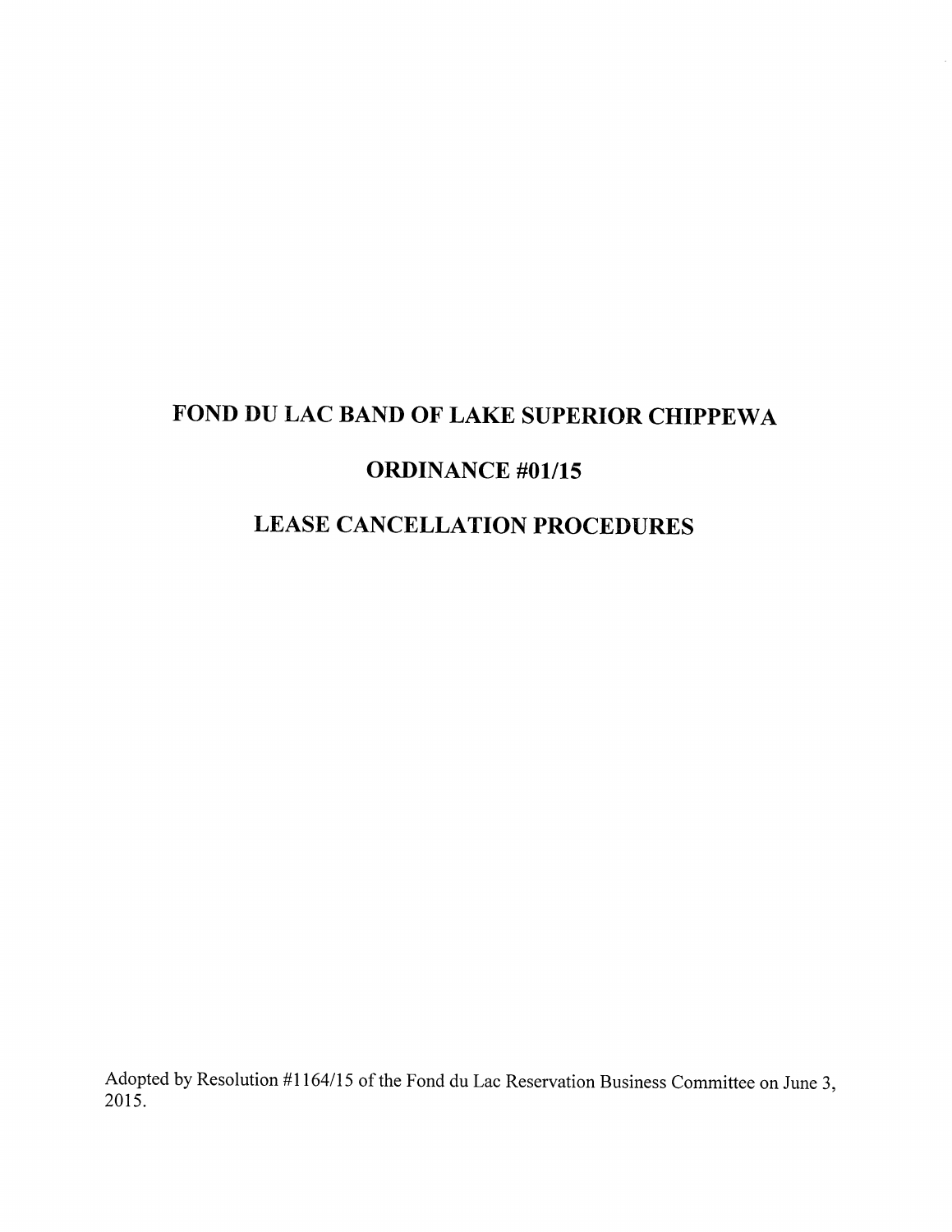## TABLE OF CONTENTS

| CHAPTER 1        |                                             |  |
|------------------|---------------------------------------------|--|
| <b>CHAPTER 2</b> |                                             |  |
| <b>CHAPTER 3</b> | GROUNDS FOR CANCELLATION AND DAMAGES. 4     |  |
| <b>CHAPTER 4</b> |                                             |  |
| <b>CHAPTER 5</b> | EFFECTIVE DATE, AMENDMENTS, SEVERABILITY  8 |  |
|                  |                                             |  |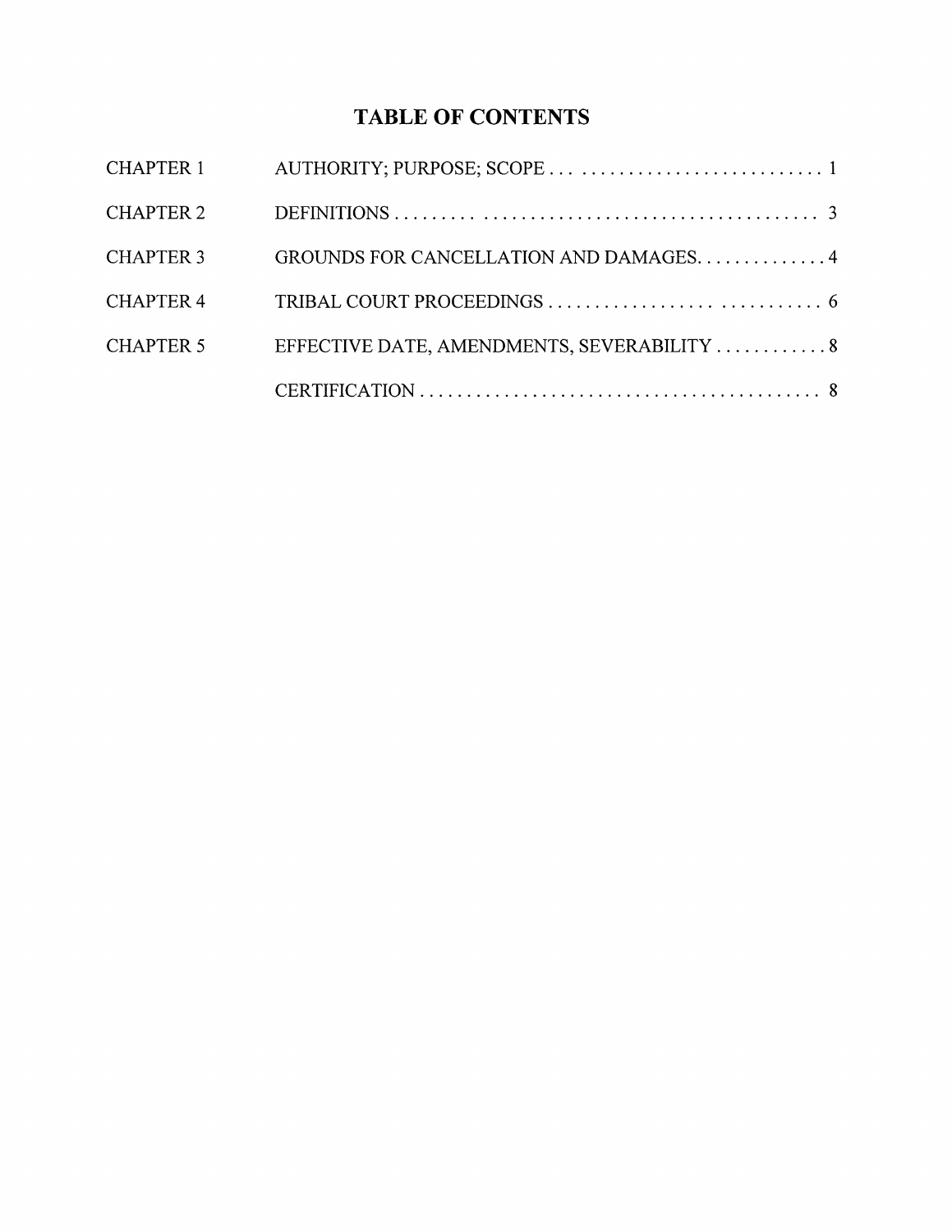## FOND DU LAC BAND OF LAKE SUPERIOR CHIPPEWA

## ORDINANCE #01/15

## LEASE CANCELLATION PROCEDURES

## CHAPTER <sup>1</sup> AUTHORITY; PURPOSE; SCOPE

#### Section 101 **Authority**

This Ordinance is enacted by the Fond du Lac Reservation Business Committee pursuant to the inherent sovereign authority of the Fond du Lac Band of Lake Superior Chippewa, as reserved under the Treaty of LaPointe, 10 Stat. 1109, and as recognized under Section 16 of the Indian Reorganization Act, 25 U.S.C. § 476; under Article VI of the Revised Constitution of the Minnesota Chippewa Tribe; and under the common law of the United States.

#### Section 102 Purpose

The purpose of this Ordinance is to establish a uniform process for cancellation of leases and other agreements issued by the Band.

#### Section 103 Scope

- (a) This Ordinance applies to:
	- (1) Leases and other agreements that expressly indicate that this Ordinance shall govern eviction or lease termination; and
	- (2) Leases and other agreements that the Reservation Business Committee has declared by resolution to be subject to this Ordinance.
- (b) This Ordinance does not apply to leases or other interests subject to the foreclosure proceedings contained in Fond du Lac Ordinance #05/05, Procedures Governing Leasehold Mortgages Made to Secure Loans Under the Fond du Lac Section 184 Loan Program.
- (c) The procedures and remedies contained in this Ordinance shall supplement existing policies and shall not preclude the application of any other lease termination or eviction procedure still in effect.

#### Section 105 Reservation of Rights

The Reservation Business Committee reserves the right to amend or repeal all or any part of this Ordinance at any time. There shall be no vested private right of any kind created by this Ordinance.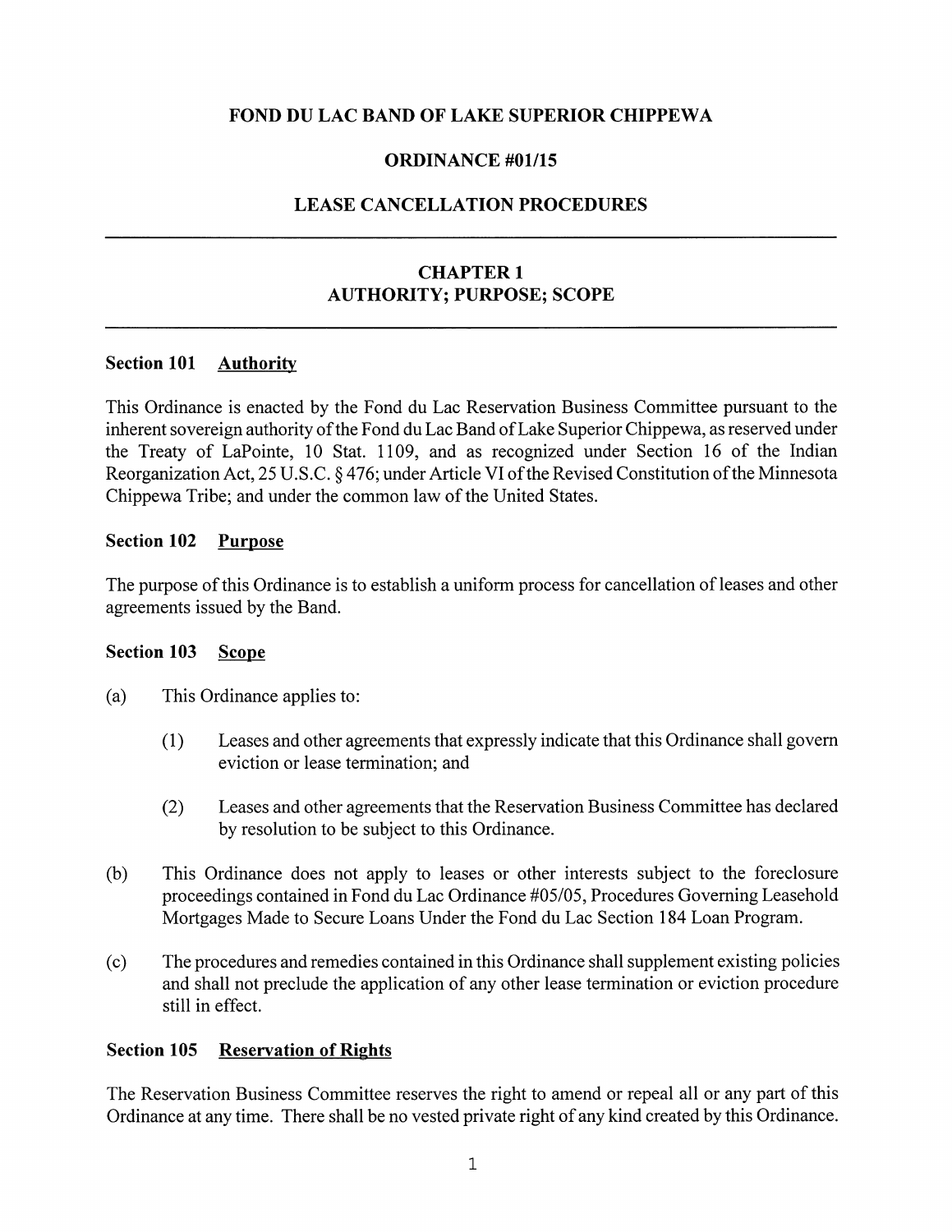All the rights, privileges, or immunities conferred by this Ordinance or by acts done pursuant thereto shall exist subject to the powers of the Fond du Lac Band. Nothing in this Ordinance shall be construed to constitute a waiver of the sovereign immunity of the Fond du Lac Band or a consent to jurisdiction by any government or forum not expressly authorized to exercise jurisdiction under this Ordinance.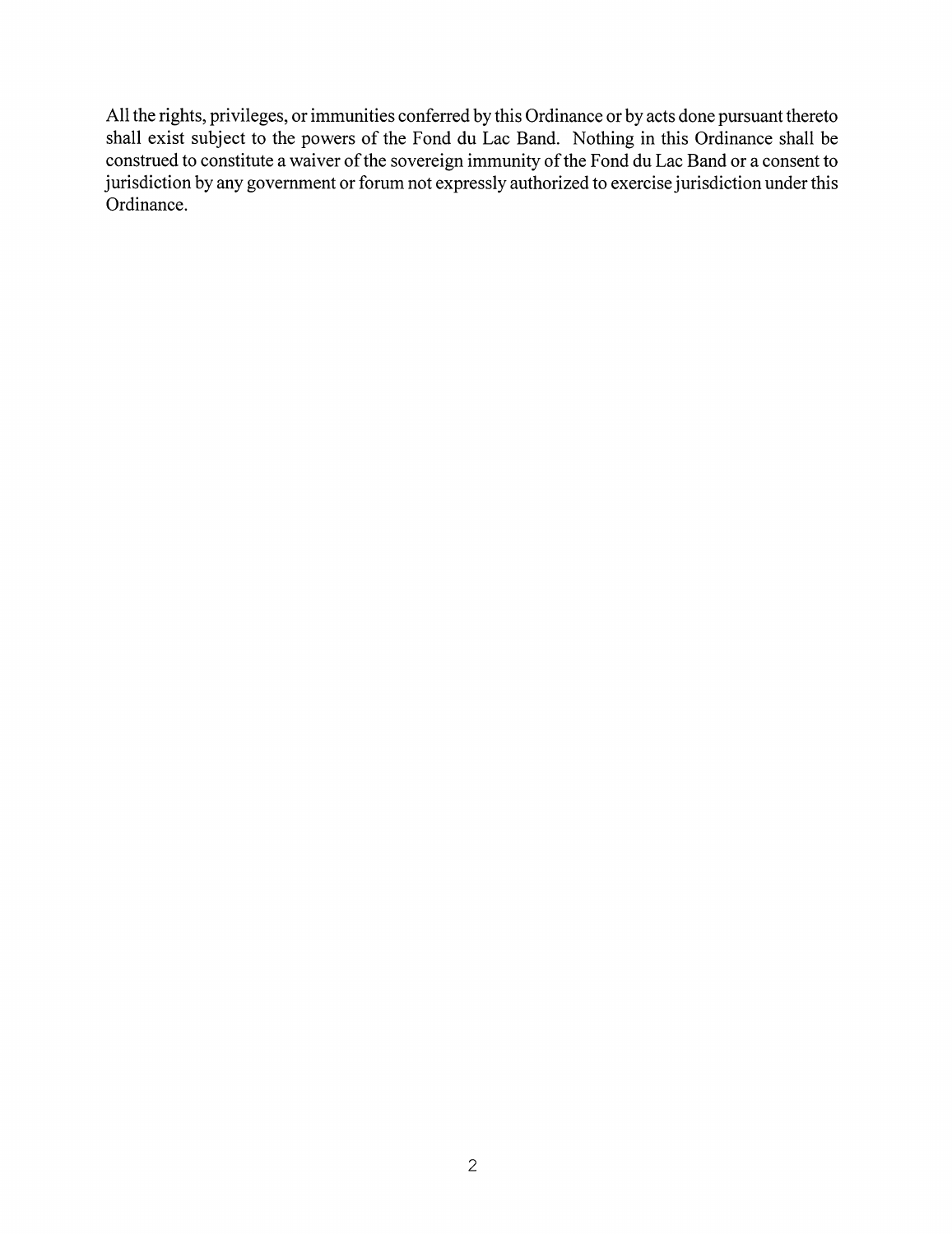## CHAPTER 2 DEFINITIONS

## Section 201 Definitions

For the purposes of this Ordinance, the following definitions shall apply:

- (a) **"Band"** means the Fond du Lac Band of Lake Superior Chippewa.
- (b) "Damages" means payments owed by the lessee for unpaid rent or lease fees, for damages to the premises, or for other money due under the lease.
- (c) "Eviction" means removal of a person from property by legal action.
- (d) "Lease" means the agreement establishing that the lessee has a right to occupy the premises. As used in this Ordinance, the term "lease" does not include Leases subject to the foreclosure proceedings contained in Fond du Lae Ordinance #05/05, Procedures Governing Leasehold Mortgages Made to Secure Loans Under the Fond du Lae Section 184 Loan Program.
- (e) "Lease cancellation" means Band action to end a lease.
- $(f)$  "Lessee" means a person or entity who has acquired a legal right to possess premises through a lease.
- (g) "Premises" or "leased premises" means the land or building described in the lease.
- (h) "Tribal Court" means the Fond du Lac Band of Lake Superior Chippewa Tribal Court.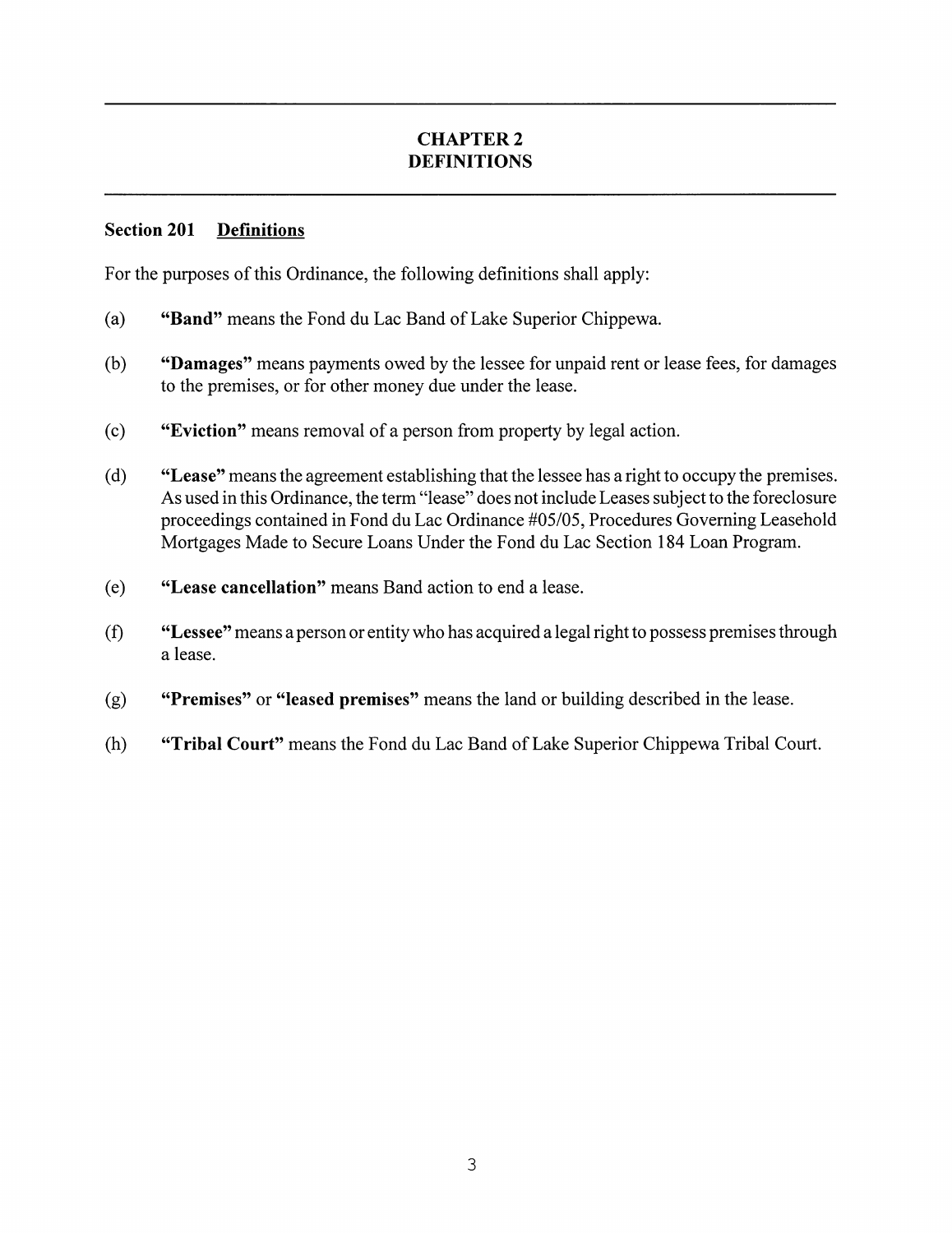## **CHAPTER 3** GROUNDS FOR LEASE CANCELLATION AND DAMAGES

#### Section 301 Grounds for Lease Cancellation

The Tribal Court may grant the Band's request for a lease cancellation against a lessee based on the following grounds:

- (a) Failure to make rent payments or other payments required under the lease, provided that the lessee has been given at least 30 days notice of the violation; or
- (b) Any other breach of the lease.

## Section 302 Grounds for Damages

The Tribal Court may grant the Band's request for damages if the damages are the result of the lessee's breach of the lease.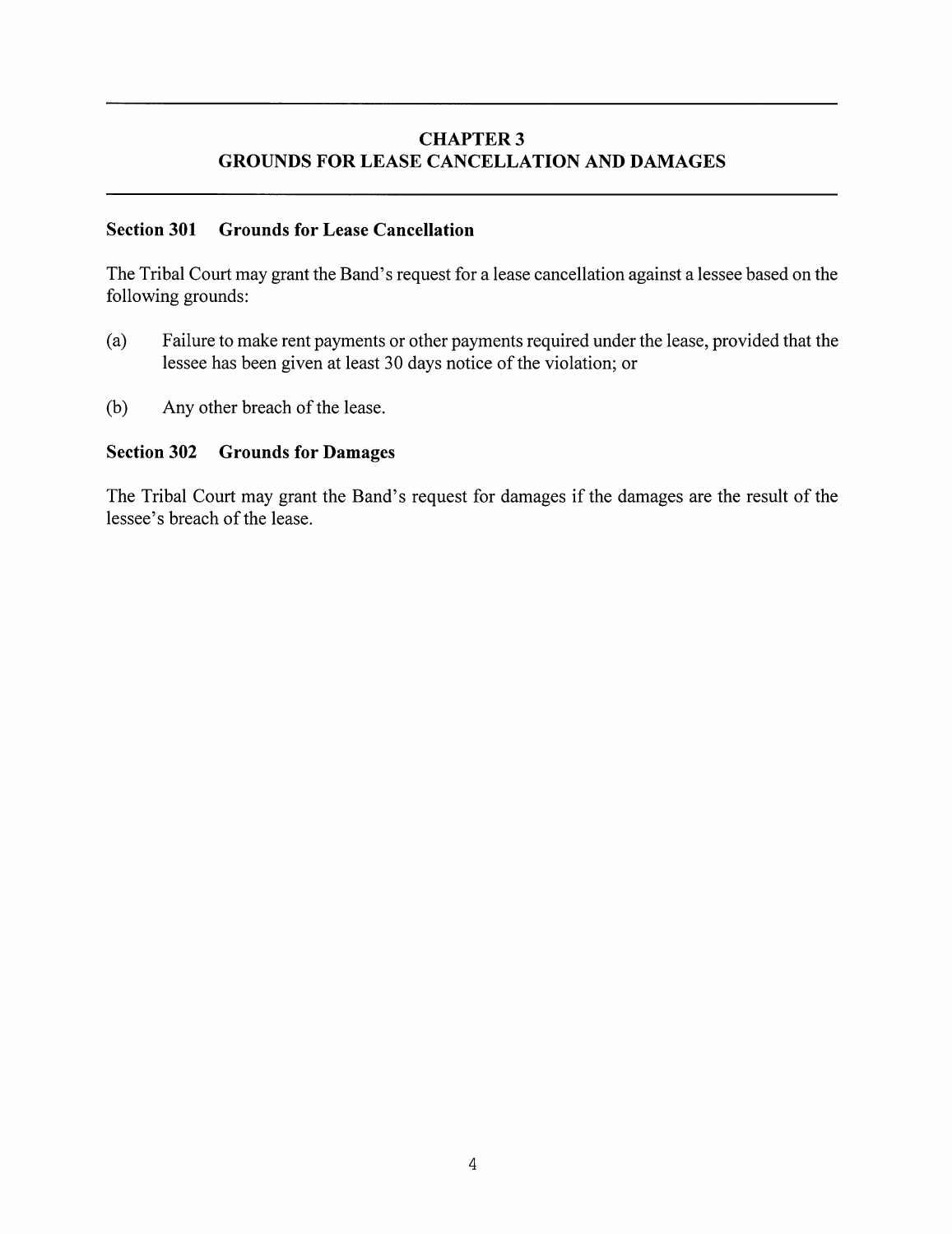## CHAPTER 4 TRIBAL COURT PROCEEDINGS

## Section 401 Jurisdiction of the Tribal Court

The Fond du Lac Tribal Court shall exercise exclusive jurisdiction over proceedings brought under this Ordinance. The Tribal Court shall hear all actions under this Ordinance in accordance with the Fond du Lac Civil Code, Fond du Lac Ordinance #04/92, as amended, except where the specific provisions of this Ordinance require otherwise.

## Section 402 Commencement of an Action

The Band may commence an action under this Ordinance by filing a complaint under the civil code. The complaint shall state the facts and the relief sought, and shall describe the premises. The Band may be represented by an attorney or an authorized Band employee.

## Section 403 Notice of Hearing

After a complaint is filed, the Tribal Court shall schedule a hearing and issue a notice of hearing to the Band and the lessee. The hearing shall be scheduled within 10 days of the date the is filed.

## Section 404 Service of the Petition and Notice of Hearing

The Band shall serve the complaint and notice of hearing upon the lessee at least 3 business days before the hearing date. Service shall be completed as follows:

- (a) By personal service of the complaint and notice of hearing on any lessee; or
- (b) Ifservice cannotreasonably be completed through personal service, by posting the complaint and notice of hearing at a residence on the leased premises.

The Band shall complete an affidavit of service and file the affidavit with the Tribal Court.

## Section 405 Answer by the Lessee

The lessee shall be exempt from the requirement in the civil code to file an answer. Unless the lessee affirmatively admits an allegation, the lessee shall be presumed to have denied all allegations in the complaint. The hearing shall not be delayed in order to give the lessee time to file an answer.

#### Section 406 Burden of Proof

At the hearing, the Band shall have the burden of establishing by a preponderance of the evidence one ofthe grounds for lease termination or that damages are owed.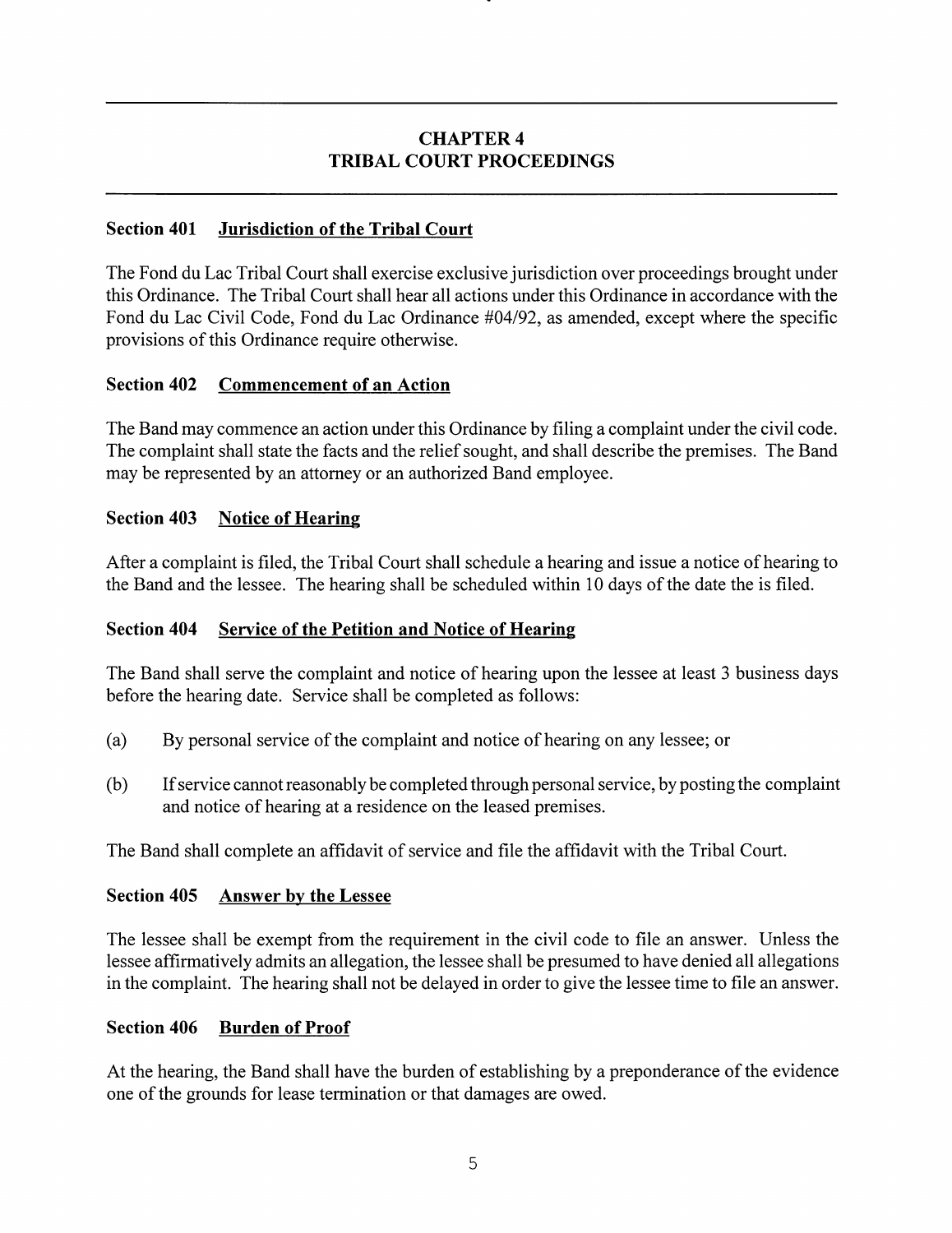## Section 407 Order and Judgment

Withing 3 days after the hearing, the Tribal Court shall issue an order and judgment containing the following:

- $(a)$  Findings of fact;
- (b) If lease cancellation was requested, an order granting the lease cancellation or a statement that a ground for lease cancellation was not established; and
- (e) If damages were requested, an order establishing the damages owed by the lessee or a statement that damages were not established.

Lease cancellations shall be effective immediately.

## Section 408 Repossession of Property

Immediately upon lease cancellation, the Band may take possession ofthe leased premises. Personal property shall be disposed of in accordance with the lease and applicable policies.